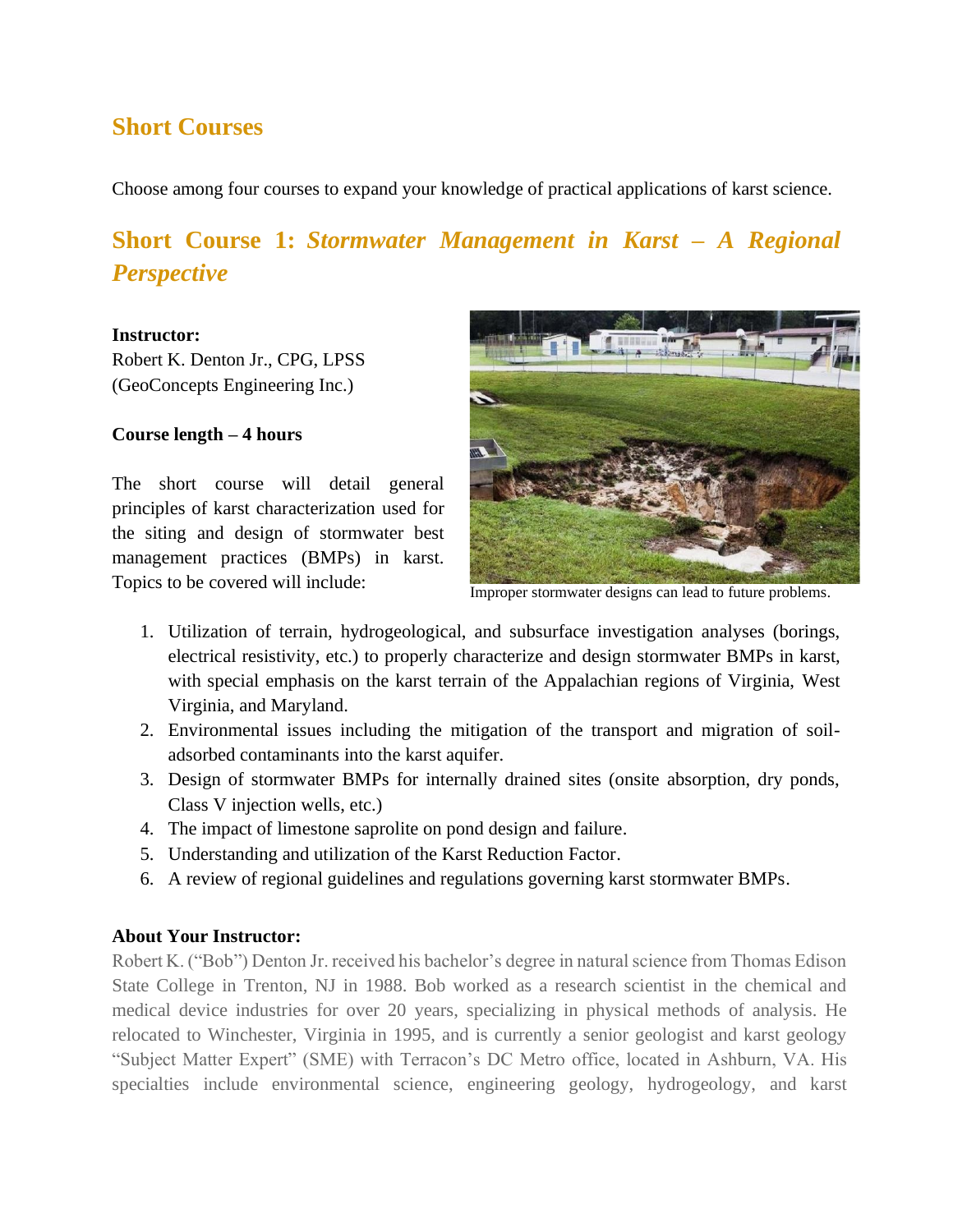characterization, remediation, and management. He is considered a national expert on stormwater management in karst terrains.

Bob has been an avid caver since his teen years, and this led to his interest in geology from an early age. He has been a member of the Virginia Cave Board, an advisory board on caves and karst to the governor of Virginia and VA legislature since 2008 and is currently serving as the Chair of the Board.

Bob is a Certified Professional Geologist, a State of Virginia Licensed Professional Soil Scientist, and a State of West Virginia Licensed Environmental Remediation Specialist. He is a member of the National Speleological Society, Society of Vertebrate Paleontology, Association of Environmental and Engineering Geologists, the Geological Society of America and the American Society for Testing and Materials. Bob has published numerous articles on subjects including karst, vertebrate paleontology, and materials science. He has been awarded five United States Patents on various discoveries and innovations.

# **Short Course 2:** *GIS Approaches with LIDAR and Imaging Technologies for Sinkhole Documentation and Analysis*

### **Instructors:**

Benjamin Mittler, MS, GISP, GIS Administrator (Center for Digital Heritage and Geospatial Information, University of South Florida) Jorge Gonzalez, 3D Applications Engineer (Center for Digital Heritage and Geospatial Information, University of South Florida)

### **Course length – 4 hours THE NUMBER OF STUDENTS IS LIMITED TO 20**



Sinkhole drone monitoring.

In this workshop we will examine case studies from Florida, including from a major collapse sinkhole event, where aerial and terrestrial LiDAR applications and drone-based Structure from Motion and imaging were utilized for sinkhole documentation, analysis, and modeling techniques. Workshop attendees will learn about types of aerial and ground-based survey strategies, and workflows for producing high-resolution digital surface models (DSMs) and applications for 3D point cloud and terrain modeling. Attendees will learn sources and applications for incorporating available geospatial data, and gain knowledge and experience in producing digital terrain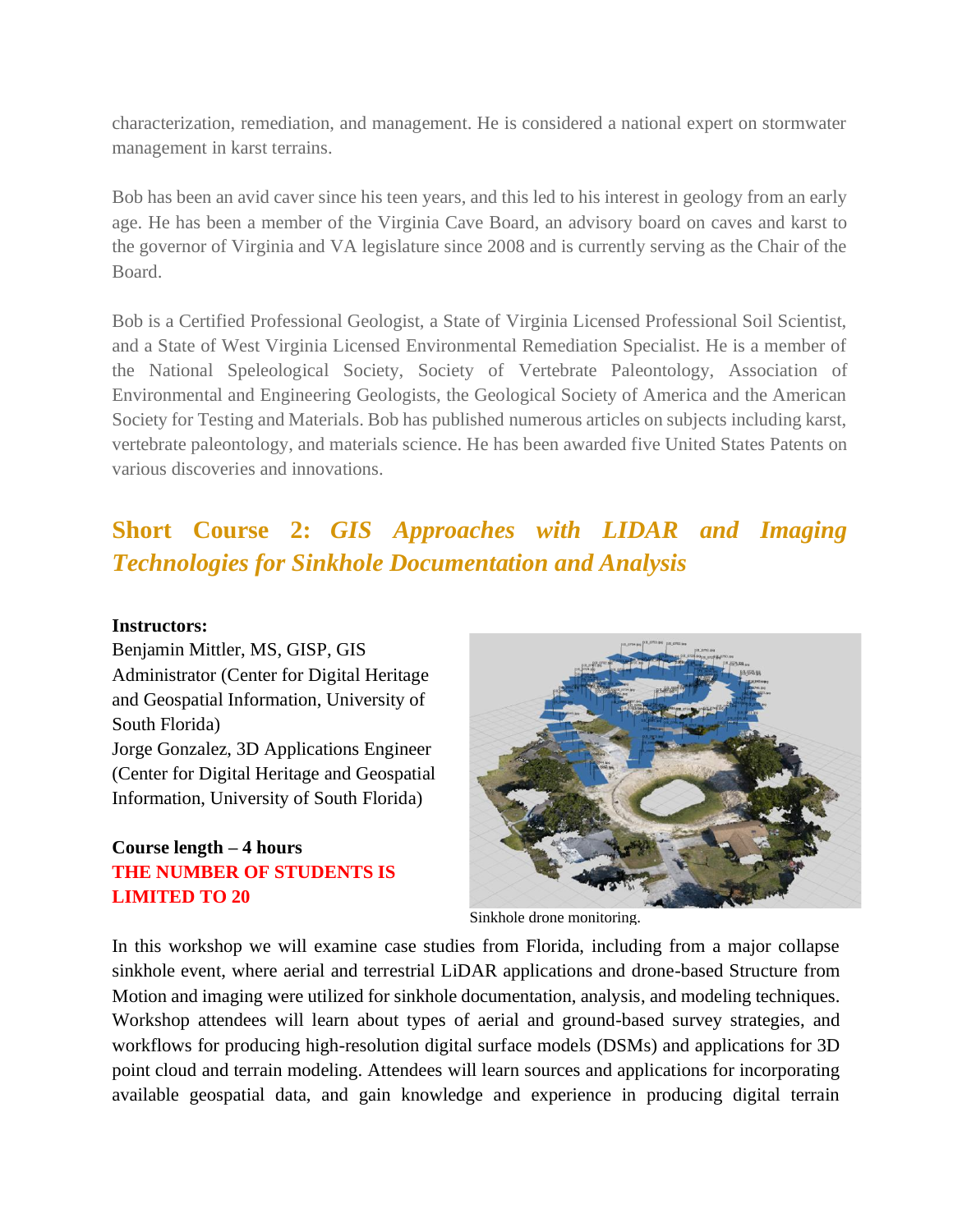information in GIS using aerial and terrestrial LiDAR and imaging from drone-based information. Using case studies and laboratory exercises, we will explore applications for hazards documentation using sinkhole case studies for characterization, modeling, monitoring, and visualization in GIS.

### *Introductory and general knowledge of GIS is helpful, with workshop geared toward GIS beginner-level applications.*

### **About Your Instructors:**

Ben is a licensed drone pilot and is a certified Geographic Information Systems Professional with a decade of professional experience working in GIS roles across multiple disciplines, including previous GIS Analyst roles with the Florida Department of Environmental Protection and the Hillsborough County Sheriff's Office. His expertise includes utilizing Web GIS to publish innovative applications for heritage and environmental datasets. Ben earned his Master of Science in Aquatic Environmental Science from Florida State University in 2014 and serves as the Center for Digital Heritage and Geospatial Information's GIS Administrator and Site License Manager for the university of South Florida.

Jorge began as an industrial designer and has worked with automotive and wind energy companies, developing advanced skills in computer aided design (CAD) and computer aided manufacturing (CAM). He has been a trainer for CAD/CAM engineering software in aeronautics, metal working, molding, and naval industries. He started heritage work in 2004 working for a new company that preserved and restored Spain's history and heritage using laser and 3D printing technologies. In 2008 he created his own company providing 3D scanning and documentation services for archaeological sites across Spain, including several UNESCO World Heritage Sites. Mr. Gonzalez is the Center's lead in 3D modelling, laser scanning, CAD, and 3D printing. His unique experiences include the 3D documentation of several active sinkhole formations in Central Florida, including a house-swallowing cover-collapse event where LiDAR was used to model and map temporal change.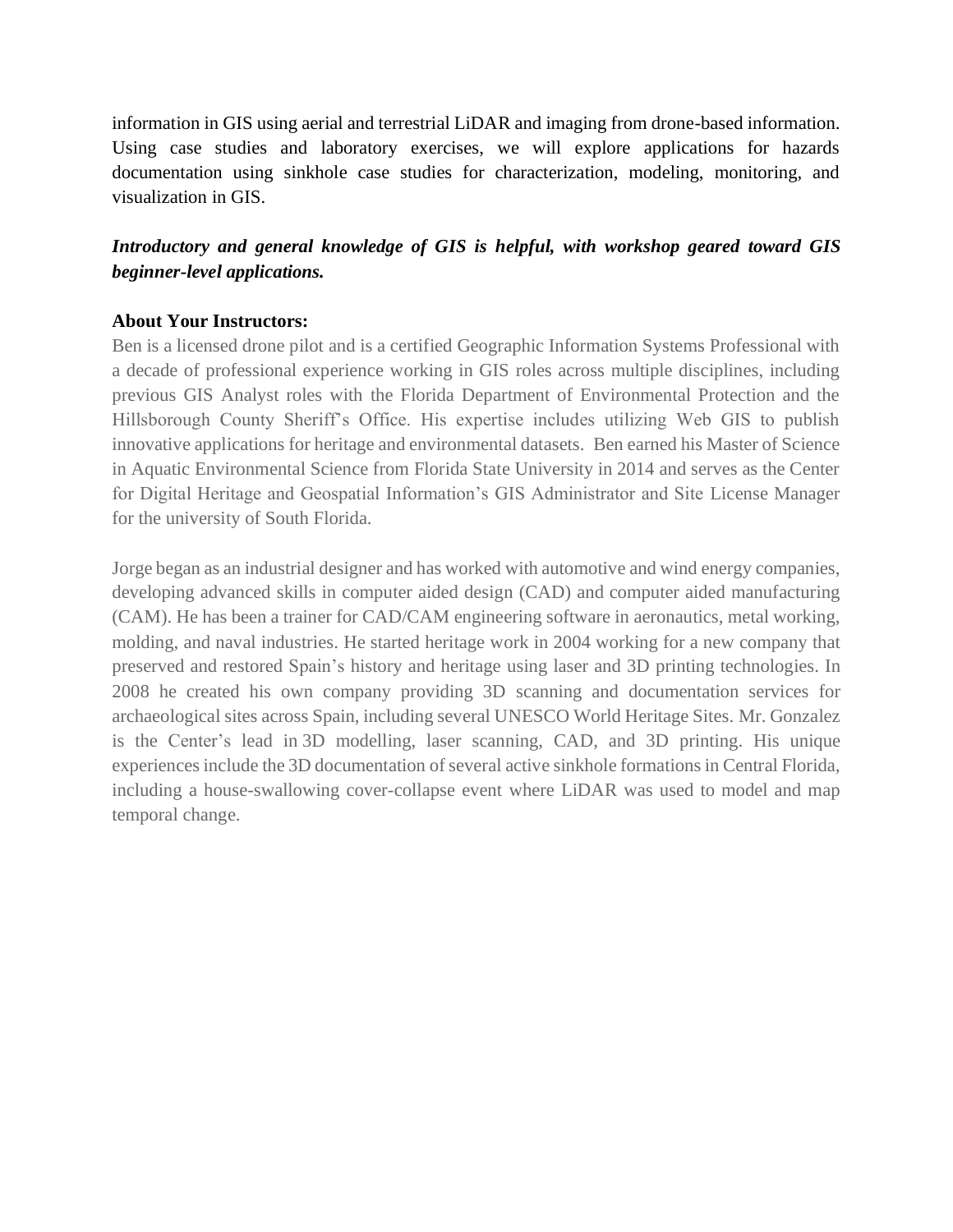## **Short Course 3:** *Designing and Conducting Tracer Studies in Karst With Emphasis on Sites with Actual or Potential Contaminant Releases*

### **Instructors:**

Ralph Ewers, Ph.D. (President, Ewers Water Consultants, Inc.) Keith White, CPG (Principal Geologist, Arcadis, Inc.)

### **Course length: 4 hours**

### **Course Description:**

Tracer investigations, particularly those conducted with fluorescent dyes, provide essential information regarding



Introducing tracer is just one step in a successful trace.

groundwater movement and the fate and transport of contaminants in karst aquifers. They do this quickly, reliably, and inexpensively in most karst terranes. This short course will provide students with a primer on karst hydrogeology and then delve into the various aspects of planning and conducting tracer studies in karst terranes, including:

Test Design Essentials – The four essential steps in conducting a tracer test – reconnaissance, tracer background assessment, tracer introduction, and tracer monitoring – will be explored, and the rationale for each will be given.

Tracer Dyes – Details on the usefulness of each of the common fluorescent tracer dyes and their individual characteristics will be provided. We will discuss the means by which the tracers can be introduced and how, where, and when to monitor for them. The pros and cons for each of the analytical methods will also be examined.

Example Tests – Recent and historical tracing examples will be examined in detail, offering a wide range of karst settings in which tracing has been successfully used. In these examples the hydrogeology demonstrated by the tracing will be compared to the hydrogeology inferred by traditional well data.

### **About your instructors:**

Dr. Ewers' karst aquifer experience is worldwide, including most of eastern North America, western Canada, Mexico, the Caribbean, central and western Europe, the British Isles, and central and South America. He is Emeritus Professor of Geology and former Director of the Groundwater Research Laboratory at Eastern Kentucky University. His publication list includes more than 50 titles relating to carbonate aquifer studies. Dr. Ewers was given the Burwell Award for outstanding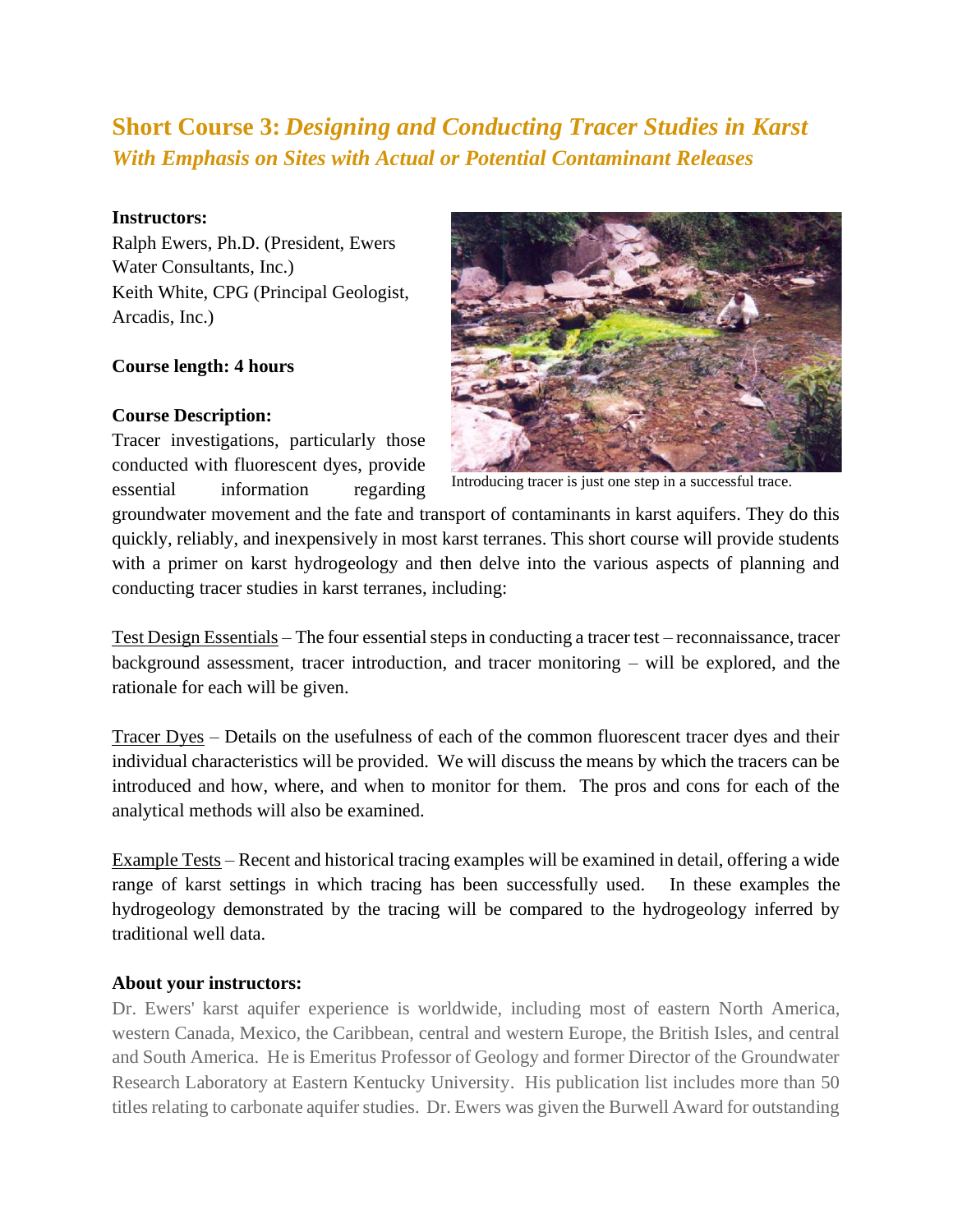contributions to engineering geology by the Geological Society of America. This award recognized his contributions to the problems of contaminant monitoring in Karst aquifers. Dr. Ewers is a fellow of the Geological Society of America and the National Speleological Society. He served on several state and local advisory boards dealing with groundwater regulation and an instructor for the National Groundwater Association and E3 short courses entitled, *Practical Karst Hydrogeology, With Emphasis on Groundwater Monitoring*. He is president and senior geologist at Ewers Water Consultants Inc.

Mr. White has 33 years of experience as a hydrogeologist, focusing on the contaminant hydrogeology of karst. Mr. White leads ARCADIS' karst practice and is responsible for seeing that karst sites are identified, properly characterized, and remediated. He provides in-house, corporate-wide training on the topic of karst hydrogeology to junior geologists and scientists. Mr. White has taught short courses in karst hydrogeology for the National Ground Water Association and the Alabama Department of Environmental Management and has been invited as a guest lecturer at several universities and geological societies. He has chaired multiple sessions on remediating karst aquifers at Battelle's International Conference on the Remediation of Chlorinated and Recalcitrant Compounds. He holds a bachelor's degree in Geology with a concentration in Environmental Science at the State University of New York and has performed Masters-level coursework in hydrogeology at Syracuse University. Mr. White is a licensed professional geologist in Illinois, New York, and Pennsylvania.

Collectively, the instructors have a combined experience of 70 years in karst studies and have been involved in nearly 1,000 tracer tests.

## **Short Course 4: Conducting Geotechnical Investigations in Karst**

### **Instructor:**

Michael J. Byle, D. GE, F. ASCE (National Discipline Lead, Civil/Geotechnical Engineering, Tetra Tech, Inc.)

### **Course length – 4 hours**

#### **Course Description:**

Carbonate and Evaporite geologic formations underlie a large portion of the



Identify the right suite of investigations for you project.

world. These formations contain soluble compounds that result in portions of the formations dissolving over time to produce cavities, conduits, enlarged joints, caves, etc. The landforms